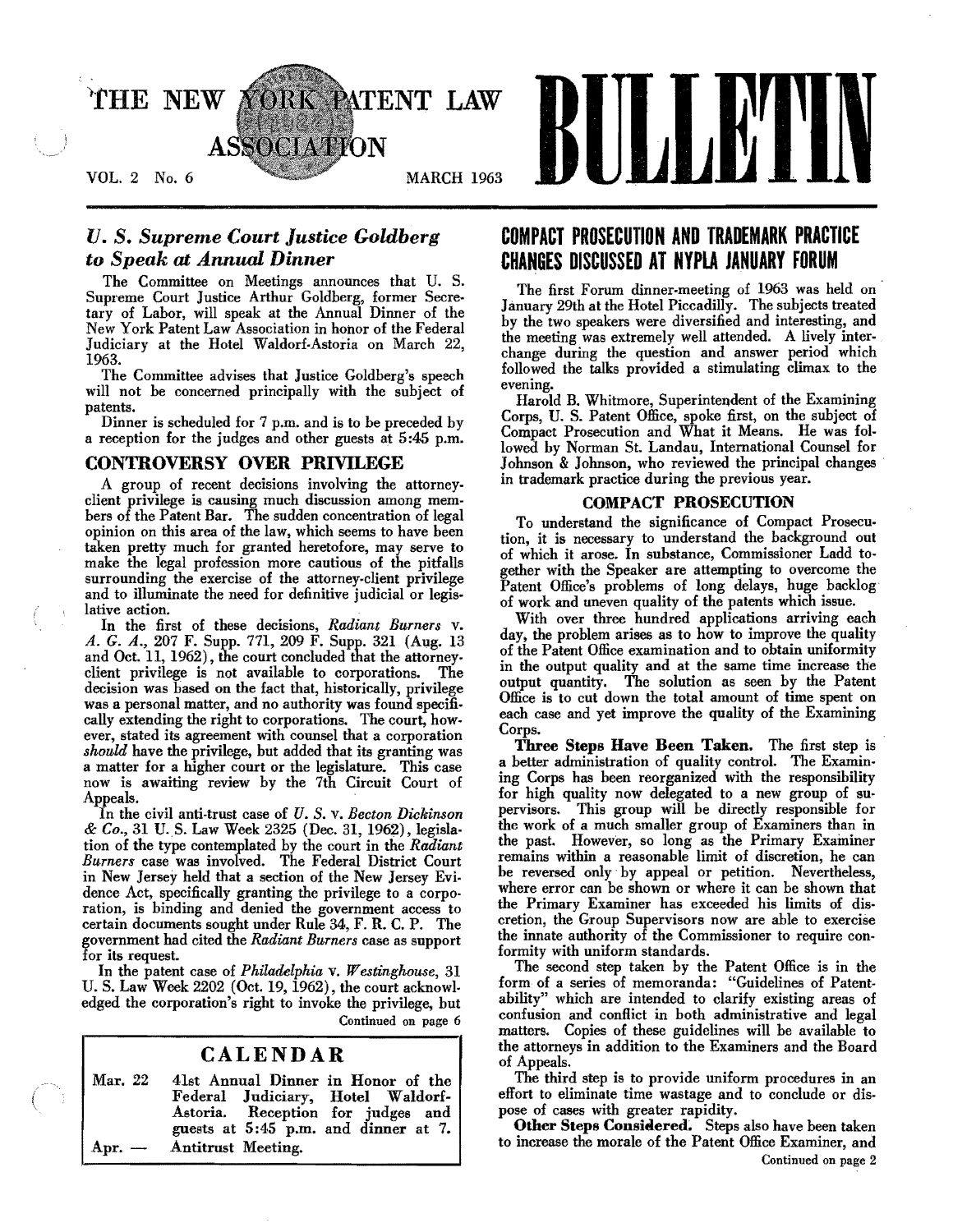#### Continued from page I

the former yardstick of measuring the work of an Examiner called "actions per week" is being replaced now by a new yardstick which, it is expected, will be more compatible with the quality of the work.

One can gather the impression from Mr. Whitmore's talk that both he and the Commissioner helieve' the Patent Office has one last opportunity to place itself in a posi- . tion where it can handle the heavy load of applications with the obtainable manpower and within the obtainable budget. It is for this reason that the Patent Office is making every effort to have the compact prosecution program work Harold B. Whitmore effectively. It is believed that if



more forethought is given to each application both by the Examiner and the attorney, better work and better patents will result.

Mr. Whitmore has primary responsibility for the pro· gram. A preliminary test of the program in one division was carried out under his supervision, and it has proved to be very successful. Now that it is being applied to the whole Patent Office, he admits that he is having and will have a real problem in getting his Examiners to adjust themselves to the program.

Since the program is still in a test period, it will be some time before the Patent Office can evaluate results to see if the program is running the way it should run. In the meantime, everything possible is being done to educate the Examiners as to what is expected of them and to insist that they conform with the program. A strong plea was made to the Patent Bar for both patience and full cooperation so that the program can have a full and fair test.

Attorney's Role Appreciated. Mr. Whitmore is very sensitive to the attorney's point of view and, apparently, is very sympathetic with it. He has made a particular point of urging the Examiners to place themselves in the shoes of the attorney, and he used the word "empathy" to em· phasize this in considering Office Actions, particularly where a final action is concerned.

Notwithstanding the above, considerable emphasis was given to the view that the Patent Office is not to be used as a hunting and fishing preserve. Reference was made to Section 112 of Title 35 requiring the inventor to define what he regards as his invention and Section 131 as requiring the Commissioner to cause an examination to be made of the alleged invention. In effect, compact prose· cution contemplates the enforcement of Section 112 in a way in which it has not been enforced heretofore.

It is the intent of the Patent Office to adhere firmly to Sections 112 and 131 of the Statutes and to apply Rule 112 to do away with the time consuming hunting and fishing concept of the past. The Examiner's consideration is going to be limited mainly to what the applicant regarded as his invention *when he filed the application.* 

Mr. Whitmore did not go into compact prosecution in detail as reference was made to his article on *"The Significance of Compact Prosecution"* which appears in *44 ]POS* 719. Approximately half of the article is concerned with the basic nature of compact prosecution while the other half is directed to providing answers to the questions most frequently asked. In this respect, the second half of the article is required reading for all Examiners.

Specific Questions Presented. During the question and answer period, one of the questions raised was whether an Examiner could give a final rejection on the second action on new references. Mr. Whitmore said that an Examiner was entitled to reject on the second action on new references under the present Patent Office rules, but that if the action was unfair to the applicant, there should be an opportunity to work it out. He added that the applicant must act promptly.

In this connection, he mentioned that the Examiners under such circumstances were expected to consider whether a reasonable attorney would feel that he had been treated unfairly by such an action. A final rejection, therefore, may be given on the second or any subsequent Official Action, and such final rejection does not have to be on the same grounds relied upon in a previous Official Action. In order to avoid a final rejection, Mr. Whitmore pointed out that there must be a significant unclarified issue.

Another question related to a case on which an action had been received within forty-eight hours. The query being, "How come?" Mr. Whitmore pointed out that . this might have been made special, adding that all third action cases were being made special and that, in certain cases where very prompt action could be had, the cases were being acted on immediately.

A further question was raised as to whether there was any recourse, without going to the Commissioner, if a final rejection was premature. Mr. Whitmore said there was. He referred the questioner to the compact prosecution rules and said, if that did not convince the Examiner, to use Mr. Whitmore's name.

One of the attorneys asked if one felt that the Primary Examiner was being arbitrary, whether or not he could have an interview in the presence of the Supervisor. Mr. Whitmore recommended against such a request and pointed out that the Office was hesitant to disturb normal procedure. There must be a clear departure from the norm in order to take a case to the Supervisor since, to invoke his supervisory jurisdiction, it is necessary that there be an abuse of discretion.

The next question asked the position of the Office concerning interviews after final rejection. Mr. Whitmore said that such interviews would be hard to get after the compact prosecution procedures have "jelled." He said that an amendment normally cannot be made after final rejection, but it is not blocked absolutely. Such an interview may be possible if the applicant can show unreasonable surprise.

Mr. Whitmore stressed the importance of securing in· terviews before final rejection. He went on to point out that if the attorneys could write clear letters, there would be less need for interviews. However, much could be gained by coming in after the first response if the case is substantially ready for issue then. The Office, he said, will do everything it can to insist that the Examiner be ready to discuss the issues in the case under these circumstances.

Following up on the previous question, an attorney asked about amendments after final rejection in cases which have been filed before compact prosecution was inaugurated. Mr. Whitmore indicated that some concessions might have to be made over the period of adjustment since a tight application of the rules might result in unfairness to the applicant during the interim period.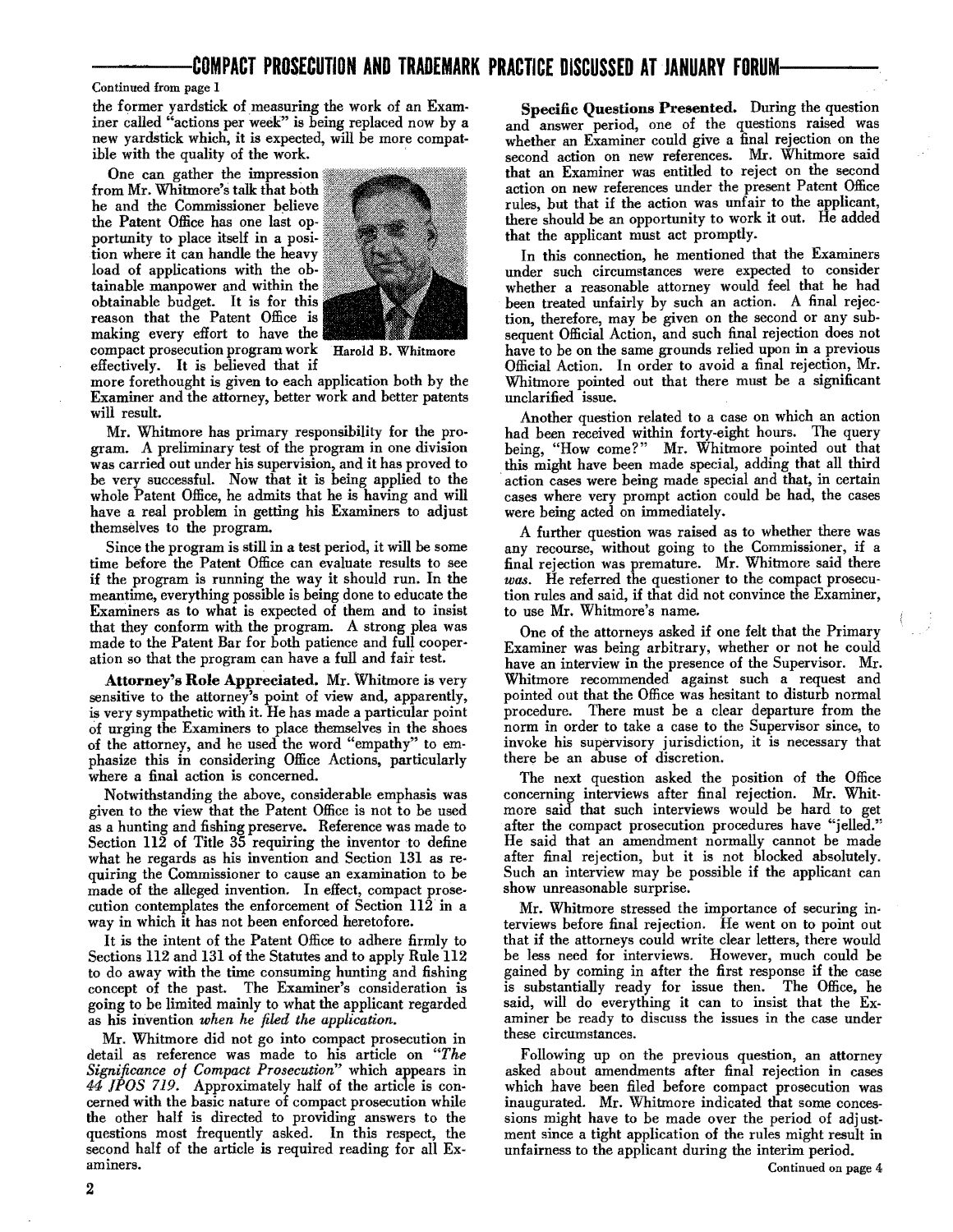The fact that the resolution on specialization was scheduled to come up on the agenda at the ABA mid-year meeting in New Orleans in February seems to have spurred discussion of the subject recently. *Arch M. CantraU* spoke for the ABA committee on specialization in the December issue of the ABA Journal. In the January issue of the Journal, *Prof. Richard S. Harnesberger* of the University of Nebraska College of Law analyzed the issue in relation to the current use of law lists to indicate specialties, and *Dean Russel D. Niles* of the New York University School of Law registered his vote against a specialization program at this time on the ground that the Bar is not ready for it yet.

Relatively little comment has emanated from the Patent Bar, but specialization was an issue at last summer's San Francisco meeting of the ABA where the Section of Patent, Trademark and Copyright Law passed an amended resolution in favor of "... continued study of the concept of specialization, including the proposal for issuance of certificates of proficiency by the  $\widehat{A}B\widehat{A}\dots$ .

It was planned originally to have the ABA Patent Section do the pioneering in the field, but much of the pioneering spirit undoubtedly was dampened by the planned vagueness of the resolution as passed. Prominent patent attorneys spoke on both sides of the issue, and some of them who were in sympathy with the concept of specialization went on record as opposed to its administra· tion and control by the ABA.

Increased Competence the Goal. Mr. Cantrall takes the position that the specialization proposal is just another step in the long history of legal education designed "to give the level of competence another small push upwards." He adds, "I see no way to do it except by promotion of specialization in the proper sense."

In reviewing the proposed plan that was presented at the San Francisco meeting, Mr. Cantrall emphasizes that: • the plan does not limit the scope or breadth of a lawyer's practice;

• the plan is concerned only with the recognition and certification of special proficiency based upon competence, education and experience in particular fields of the law;

• the plan will be voluntary; and

• the lawyer may qualify for certification in more than one field.

It will, he says, in no way disturb the existing relationship between the Patent Office and the patent lawyer.

Mr. Cantrall points out that the next step now is the creation of a permanent Council on Certification within the ABA to work out the details of certification with those Sections and Standing Committees which desire to participate and to submit the details to the ABA House of Delegates for final approval.

Law Lists and Specialization. Prof. Harnesberger takes the position that since specialization is already widespread the trend should be directed rather than reversed.

He points out that solicitation of business by lawyers is professional misconduct, but that Canon 27 sanctions advertising and solicitation of professional employment in a law list publication if the publisher has secured a Certificate of Compliance from the ABA Committee on Law Lists. He distinguishes the approved use by admiralty lawyers and patent lawyers of designations on their letterheads and shingles as announcements of status rather than proficiency.

He found no uniform practice among the publishers of existing law lists on the methods by which lawyers were included or excluded. Only one list attempted to rate professional competence, and that publisher does not undertake to publish complete ratings of all lawyers.

Several interesting questions are raised by Prof. Harnesberger. "If such ratings are desirable and do not tend to degrade the standards of the profession, should the method of rating legal ability be delegated by the organized Bar to private corporations? Is it misleading when lawyers state in the biographical sections of law list publications that they practice particular 'branches of the profession' or that they belong to 'specialty' groups? Clearly such claims to specialized skill could be unethical if contained on lettterheads, but they are allowable under Canon 27.

Referring to what he calls the "splinter groups" and particularly to the American College of Trial Lawyers, he says, "Unquestionably the Society is composed of the most eminent members of the trial Bar in this country and Canada, but nevertheless the question inevitably arises whether any group of lawyers should be permitted to associate together, adopt a name indicating expertness and specialization in the field of their general interest, restrict their membership and then publish the fact of their membership."

Prof. Harnesberger suggests that "after Certificates of Proficiency become meaningful and well-established, then the following might well be prohibited in law lists: (1) a holding out by a lawyer that he is a specialist in an area covered by the program unless he has a Certificate of Proficiency; (2) rating legal ability; and (3) publication of membership in a so-called 'splinter' group organized after commencement of the program."

Ethical Prerequisite to Certification. The one dissenter, Dean Niles, places his opposition to the ABA proposal on a single ground. "The ABA should not now, and should not for an indefinite period in the future, attempt to formalize specialties or to certify proficiency in special fields. There is much work yet to be done in delimiting specialties, in setting standards of proficiency, and in learning how to train and test condidates for certification. It is not these problems, however, difficult as they are, that are of primary importance. The most basic problems are ethical . .." It is his thesis that "the solution of the ethical problems of specialization should precede and not follow any plan by the ABA to certify special proficiency."

He cites three rules bearing on the ethics of the situation which he feels the American Bar (described by him as "very large, stubbornly democratic, only partially organized, and in some areas, laxly disciplined") may not be altogether willing to accept: (1) the client's lawyer should seek out a specialist for work that is beyond his competence or that he cannot do without unreasonable risk or expense to his client; (2) the specialist must never accept a referred client as his own; (3) the specialist must not inform the public of his claimed or certified proficiency as a means of attracting clients directly.

Dean Niles believes that before specialization can be supported, the Bar must eliminate sub-standard law schools and provide a period of internship for lawyers and that the Bar must be better organized and more rigorously disciplined than at present. He points to both the American medical profession and the British Bar as examples of groups that are more adequately conditioned for specialization.

Editor's Not\_The ABA advises that its Special Committee on Recognition and Regulation of Specialization in Law Practice failed to submit a report at the New Orleans meeting, so the House of Delegates did not have an opportunity to act on the question as expected.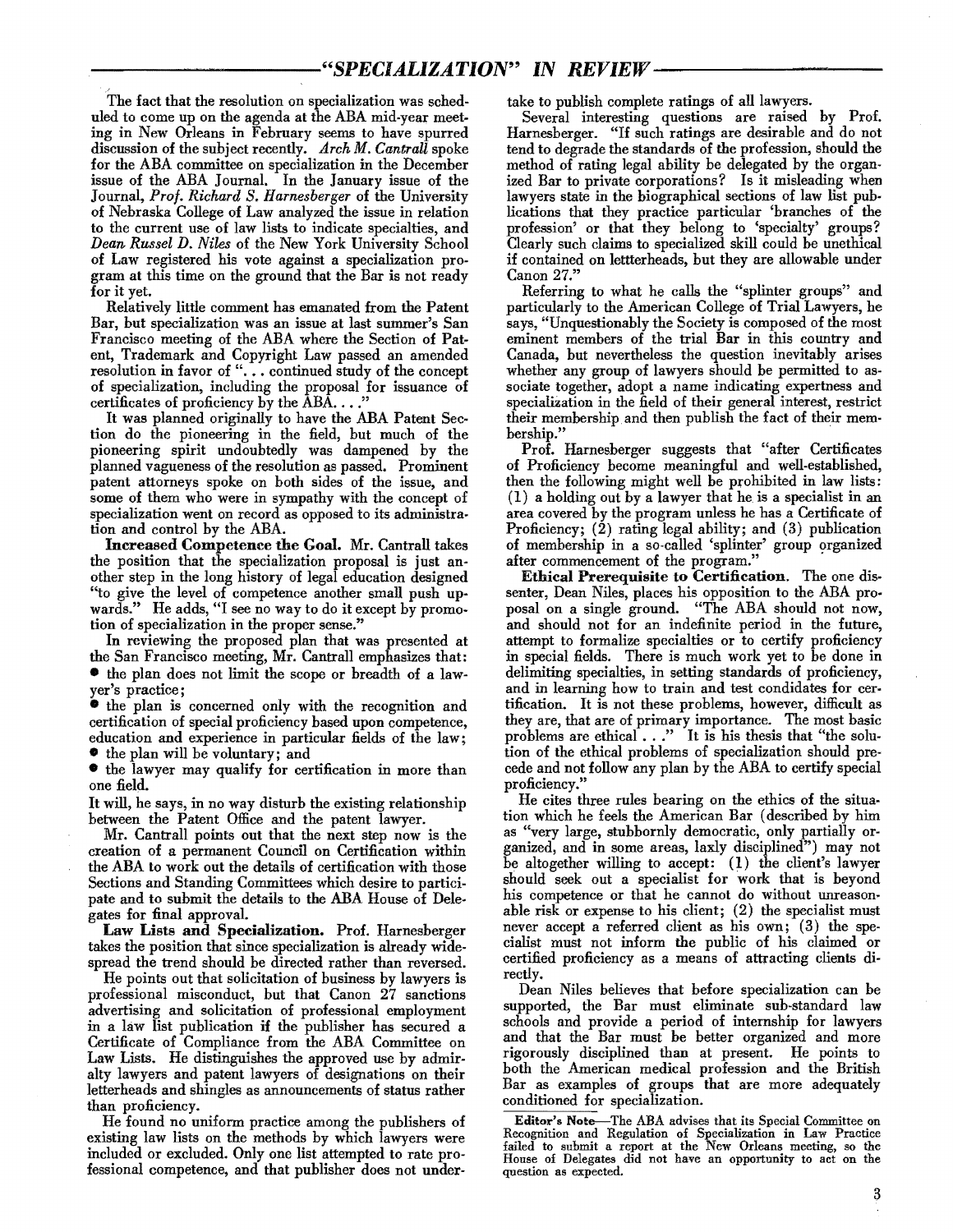# *Commenlo from memtero*

Editor, NYPLA BULLETIN:

Mr. Ebert's letter on compact prosecution in the January Bulletin prompts me to comment that the remedy of quick disposal to reduce backlog may be worse than the evils of delayed and possibly invalid patents it is supposed to cure.

Some examiners appear torn between quick disposals, on the one hand, and the strenuous efforts of attorneys to obtain allowance of applications, on the other hand.

Nebulous, shadowy, highly-technical rejections of the shot-gun type in first actions are often followed by a shot-gun final rejection, frequently without citation of any prior art or of irrelevant art. Obviously, the pressures on the examiner force him to reduce his backlog by whatever means, plausible on its face, is at hand.

Adequate searching and adequate consideration of the only permissible amendment become impossible in many cases, and are neglected in others, especially where no contest by the applicant is expected. I agree with Mr. Ebert that the lone inventor and his backers are easily discouraged. The sought for quick disposal is thereby attained. Where an application is assigned and a contest anticipated, whether consciously or not, an examiner may be inclined to give better consideration to his first action and to a responsive amendment.

Faced with what the applicant and attorney consider an unjust final rejection, those applicants who are financially able, must go the expense of interviews, telephone calls to the examiner and a series of proposed amendments (frequently not entered) to avoid the long delays incident to appeals.

Compact prosecution, ideal in theory, has not, at least in my cases, lived up to its expectations. The expense of prosecution has increased greatly. More appeals and more proposed amendments result in cases where the cost can be borne, but the inventor with limited means is promptly shut out.

H my unfortunate experience with compact prosecution continues, I shall have to advise prospective applicants that they must expect to pay for at least one interview at Washington, two or more long distance calls, two or more amendments and quite possibly an appeal to the Board in all but the most unusual cases.

Human nature being what it is, I suggest that the examiners be required to cite in the first action the nearest art found after an adequate search, if none is found to so state, to make the action as clear and complete as the application and amendments are expected to *be,* to avoid rejections on technical grounds where clearly anticipating art is found, and to thoroughly digest amendments and references regardless of the time needed before giving a final rejection.

Instead of being required by the Quality Control Board to justify an allowance, the examiner should be required to justify shot-gun final rejections, especially since experience has shown that many minor inventions are of great commercial importance and create employment. - HARRY JACOBSON

# PATENT AID POSITIONS NOW OPEN

On January 29, 1963, the Civil Service Commission issued an announcement that applications for Patent Aid positions in the Patent Office are being received. The Patent Aid will assist the Examiner in collecting and analyzing technical matters and may advance through suitable on-the-job training and performance to the higher paid Patent Technician position.

# **COMPACT PROSECUTION AT FORUM**

Continued from page 2

The final question was whether Examiners could be requested to call collect to clarify cases. Mr. Whitmore said that some divisions do not permit this at the present time, and some do permit it. The Office is trying to clarify this issue and is encouraging the use of collect telephone calls. A new rule will be forthcoming shortly on this point. In the meantime, if an attorney wants the Examiner to call him collect and difficulty arises, Mr. Whitmore authorized the use of his name to indicate to the Examiner that this procedure is entirely in order.

Commissioner's Policy. What does compact prosecution really mean? In effect, it is the implementation of the Commissioner's notice on the new examining procedure 781 O. G. 1 implementing a policy of requiring both the attorney and the Examiner to do everything in a case at the earliest possible moment.

It was pointed out that the Commissioner's Memorandum of August 1962, permits flexibility with respect to the requirement that applicants must consolidate the planning and prosecution of all claims of any desired wording and scope, preferably with the filing of the original cation, but not later than the response to the first Action under the new procedure. By the same token, the Patent Office will require the Examiner to do as thorough an examination as possible on his first Action.

It is to be appreciated by all that compact prosecution requires more forethought and better work by both the attorney and the Examiner. With time, patience and mutual understanding both on the part of the Examiner and on the part of the attorney, success of the new procedure will be assured in addition to saving everyone's time and improving the quality of the patents which issue.

Mr. Whitmore concluded with the statement that it was his belief that the combination of compact prosecution, when thoroughly understood and accepted with reorganization, better quality control, higher morale, and a more stable Examining Corps, will show strong promise of accomplishing the long-sought, more uniform quality and prompt examination which all of us have wanted so long.

# CHANGES IN TRADEMARK PRACTICE

The second speaker, reviewing the principal changes in the United States trademark practice during the last year, characterized these changes as involving a struggle between the system that requires no registration of trademarks and those systems that either require, or make advisable, registration of trademarks. In 1963, several substantial changes in U. S. Trademark Law took place.

Public Law 87·354. The new gold and silver marking law *(l5 USC* 297) makes compulsory the registration of trademarks for articles made of gold and silver. The new law exemplifies the struggle between conflicting theories of acquiring rights by "use" as distinguished from acquiring rights by "registration."

The speaker considered the statute unique in United States trademark legislation in that it is the first law which provides for a fine of up to \$500.00 or imprisonment for not more than three months, or both, for failure to register a trademark. The type of lettering of the trademark under this statute must be at least as large as the quality mark or stamp. The speaker stated that there is an increasing and dangerous trend in the direction of this requirement in the practice in countries all over the world.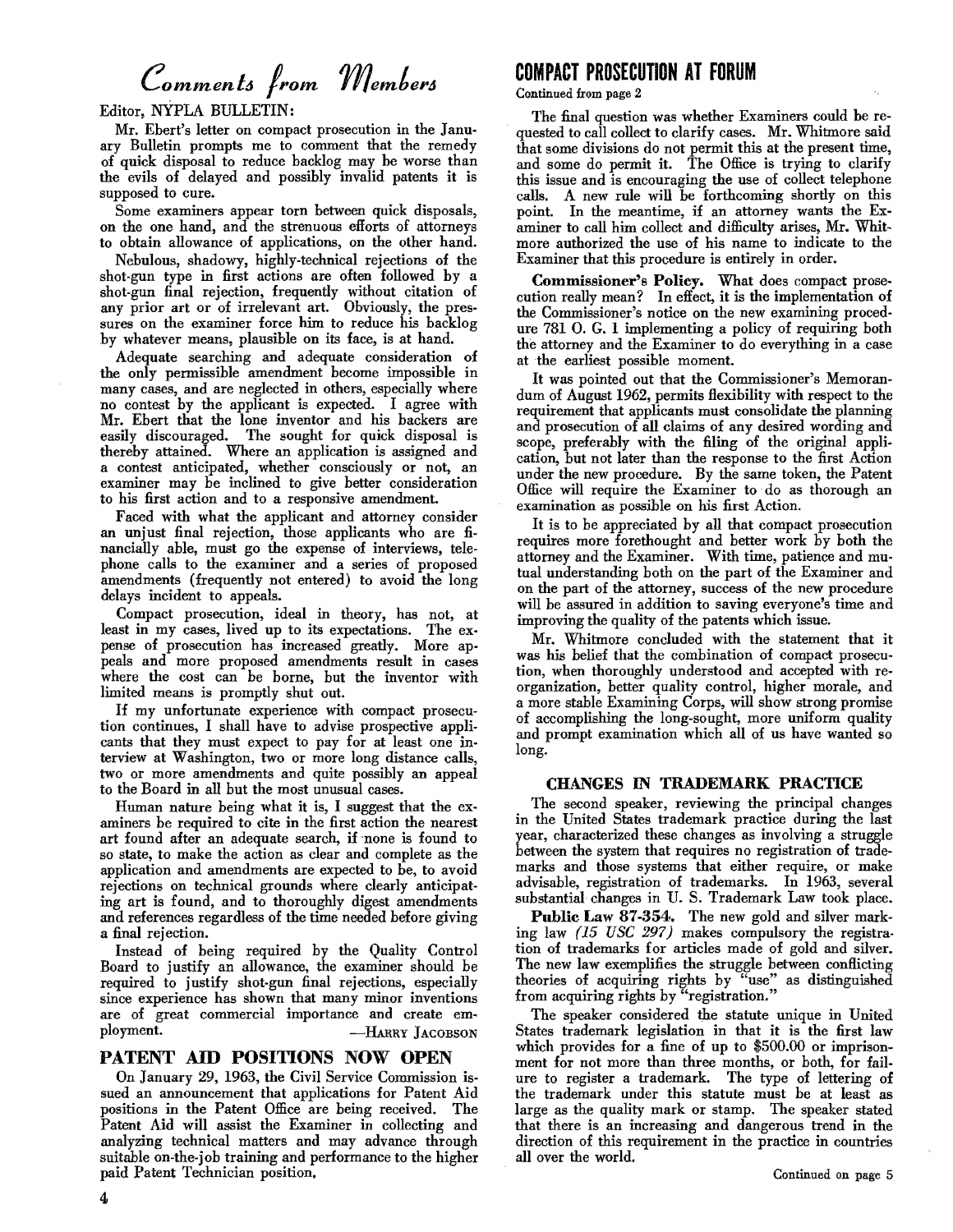The Drug Law. The recently revised Food and Drug Law requires that the "official" names of prescription pharmaceuticals be at least half the size of the trademark used. This law also requires the setting of "official" non· proprietary terms which, of course, should not be trade· marks, but which the authorities can reject if these "official" names should prove unduly complex, "not use· ful," or conflict with other "official names." The new Trademark Rules are published in 136 USPQ (No.6).

The speaker considered this legislation as posing dif· ficult problems since, in his opinion, "there are not enough letters in the alphabet to meet the new require. ments." The World Health Organization, said the ments." The World Health Organization, said the speaker, has had difficulties in satisfying the public that the generic terms which they have invented are suffi· ciently removed from the proprietary rights in trade· marks acquired by registrants.

A New Rule on Use. The Patent Office will no longer register a trademark in the United States by for· eigners unless there has been use of the trademark "somewhere." This revision of the rules was character· ized by the speaker as being a "middle ground." In other words, prior to this change, it was possible for foreign applicants to base their applications in the United States on their home registration which requires no al· legation of use whatsoever. The new requirement does not impose use of the mark in commerce in the United States but merely use "somewhere."

# LAWYERS GROUP STARTS CLIENTS SECURITY FUND

In accordance with a philosophy sanctioned by the American Bar Association, the New York County Lawyers Association has spearheaded the setting up of a security fund to protect clients of all New York lawyers. Such funds have been in existence in England, in Canada and in New Zealand for over 25 years. They have been established in 19 states and in the cities of Philadelphia and Baltimore; even the New York Stock Exchange has such a fund.

The purpose of the Client's Security Fund is to provide some measure of indemnification and reimbursement to a client in instances when a loss results from defalcation. It is believed that no patent lawyer has ever been involved in misappropriation of entrusted funds. However, in the event patent lawyers wish to demonstrate an interest in general bar problems by making contributions to this fund, checks made payable to Client's Security Fund may be forwarded to John A. Reilly, Esq., Room 1925, 165 Broadway, New York 6, N. Y.

# COMPACT PROSECUTION AT FORUM SPECIALIZED NATURE OF CCPA AND COURT OF CLAIMS "Lvntinued from page 4 HELD NO BAR TO THEIR CONSTITUTIONAL STATUS

In companion cases, *Glidden Co. v. Zdanok, Lurk v.* U. S., - U. S. --, 8 L. Ed. 2d 671 (1962) the Supreme Court held that both the Court of Claims and the CCPA are constitutional courts created by Congress pursuant to Article 3 of the Constitution and not legislative courts created under Article 1. The question as to the status of the CCPA arose when Judge Joseph R. Jackson, a retired judge of the CCPA, presided over a criminal trial in the District Court, District of Columbia, by designation of the Chief Justice, 28 USC  $\S 293(a)$ . The appeal raised the issue of the validity of the designation and whether the judgment of conviction was vitiated by Judge Jackson's participation at trial. The issue turned on the status of the court to which Judge Jackson was appointed.

#### OPINION

Mr. Justice Harlan in an opinion joined by Justices Brennan and Stewart said:

"To deny that Congress may create tribunals under Article 3 for the sole purpose of adjudicating matters that it might have reserved for legislative or executive decision would be to de· prive it of the very choice that Mr. Justice Curtis insisted it enjoys." 8 L. Ed. 2d 671, 687.

Mr. Justice Clark, in a concurring opinion joined by Mr. Justice Warren, said that;

 $***$  I believe the court  $[CCPA]$  became an Article 3 court upon the clear manifestation of congressional intent. Act of upon the clear manifestation of congressional intent. Act of Aug. 25, 1958, § 1, 72 Stat. 848." 8 L. Ed. 2d 671, 709.

#### DISSENTING OPINION

Dissenting were Justices Douglas and Black. Mr. Justice Douglas stated:

 $**$  \* Men eminently qualified to sit on Article 1 tribunals or agencies are not picked or confirmed in light of their qualifications to preside at jury trials or to process on appeal the myriad of constitutional and' procedural problems involved in Article 3 'cases' or 'controversies'.

"\* \* \* Judges who might be confirmed for an Article 1 court, might never pass muster for the onerous and life·or.death duties of Article 3 judges."

On this point, Mr. Justice Harlan wrote:

\*\* \* \* To be sure, a judge of specialized experience may at first need to devote extra time and energy to familiarize himself with criminal, labor relations, or other cases beyond his ac customed ken. But to elevate this temporary disadvantage into a constitutional disability would be tantamount to suggesting that the President may never appoint to the bench a lawyer whose life's practice may have been devoted to patent, tax, antitrust, or any other specialized field of law in which many eminently well-qualified lawyers are wont to engage. The proposition will not, of course, survive its statement.'" 8 L. Ed. 2d 671, 707.

# -CASE NOTE ON PRIVILEGE-

# *Submitted by NYPLA. Subcommittee on Practice and Procedure in the Courts*

The recent ruling in *American Cyanamid* v. *Hercules Powder Company,* 135 USPQ 235, by Chief Judge Wright of the United States District Court, Delaware, as to attorney-client privilege with respect to two infringement opinions by outside counsel, may be more fully understood in the light of certain background information not emphasized in the reported opinion, which was obtained by the subcommittee from counsel for both parties:

1. The infringement opinions by outside counsel involved solely a construction of claims in the issued patent of American Cyanamid in view of the disclosure in an

issued Hercules Powder patent as to the question of possible infringement.

2. Portions of the written opinions, which had been inspected by the court but not seen by the opposing par· ties, had been read by representatives of the client to representatives of the party bringing the Motion to Produce.

3. The basis for the Rule 34 Motion to Produce these particular opinions of outside counsel was twofold: "waiver of privilege" or lack of privilege by reason of having been prepared for use in a business negotiation; these positions were opposed by the other party.